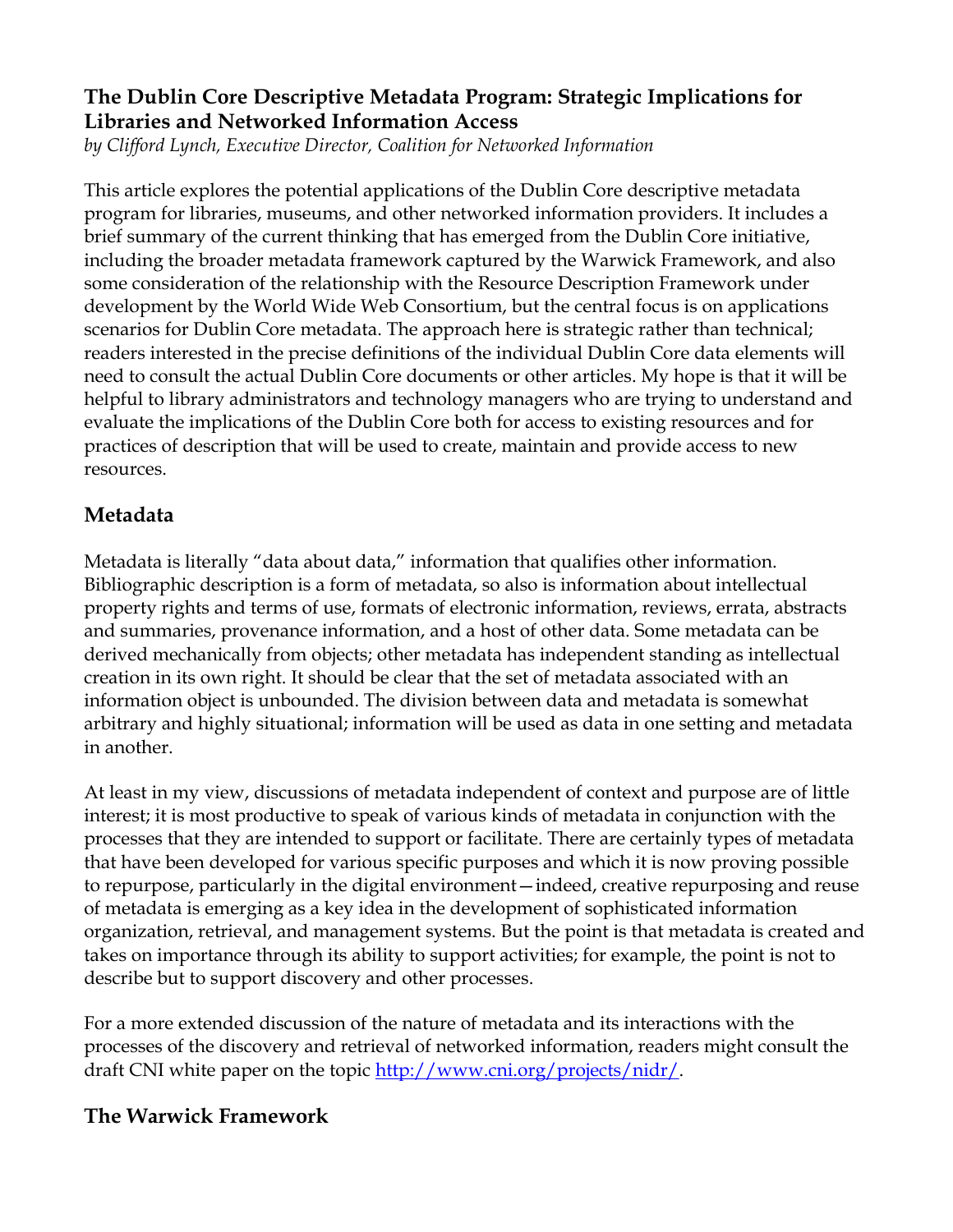While the Warwick Framework (named after the meeting in Warwick, England where it was developed) actually postdates the beginning of work on the Dublin Core (DC) described later, it is useful to discuss it first because it provides a broad framework in which to define sets of metadata.

The basic motivation for the work on the Dublin Core was to develop a set of simple data elements that could be used to describe document-like networked information objects in support of discovery (searching) activities. It rapidly became clear that there were any number of legitimate, important requirements for types of metadata that went beyond the scope of the Dublin Core; the problem was that because the Dublin Core was an active effort, and also because it was not clear how to use the DC in conjunction with other sets of metadata, there was considerable pressure to extend the scope of the actual DC effort almost without boundaries. This threatened the effectiveness of the Dublin Core program. To address this problem, an architecture called the Warwick Framework was developed that described how various sets of metadata for different purposes might be defined and maintained by appropriate communities of expertise. Collections of data elements from these diverse sets of metadata would be assembled into "packages" (one package per metadata set). The framework describes container structures whereby a digital object and a collection of such packages can be linked together. Each package is independent of all of the others, and software systems that understand specific metadata sets can extract packages that are based on those sets and examine them, bypassing other packages based on unfamiliar sets. Individual packages can even be encrypted independently. Containers can also refer to remote packages stored independently on the network, and are recursive: a container can include other containers, allowing for the construction of complex composite objects.

In designing the Warwick Framework, there was a recognition that division of the universe of metadata into packages would be imperfect; there would be some overlap between packages, and the content of one package might, in some cases, be derived computationally from another. There are also a number of research questions about how relationships among packages are expressed.

The importance of the Warwick Framework is twofold. First, it provides a broad architectural framework for defining and using metadata of various types. Second, it allows developers of metadata sets that have specific purposes to limit and focus their work by appealing to the Warwick Framework as an overarching context within which other groups interested in metadata can independently make progress on their own needs.

More information on the Warwick Framework can be found in the article by Carl Lagoze in the July 1996 issue of *D-Lib Magazine* http://www.dlib.org/dlib/july96/lagoze/07lagoze.html and the references there.

# **The Dublin Core**

The Dublin Core is a set of fifteen data elements—each of which is both optional and repeatable—that was designed to be used as metadata to describe a broad class of information objects. The description applied to objects through the Dublin Core data elements is not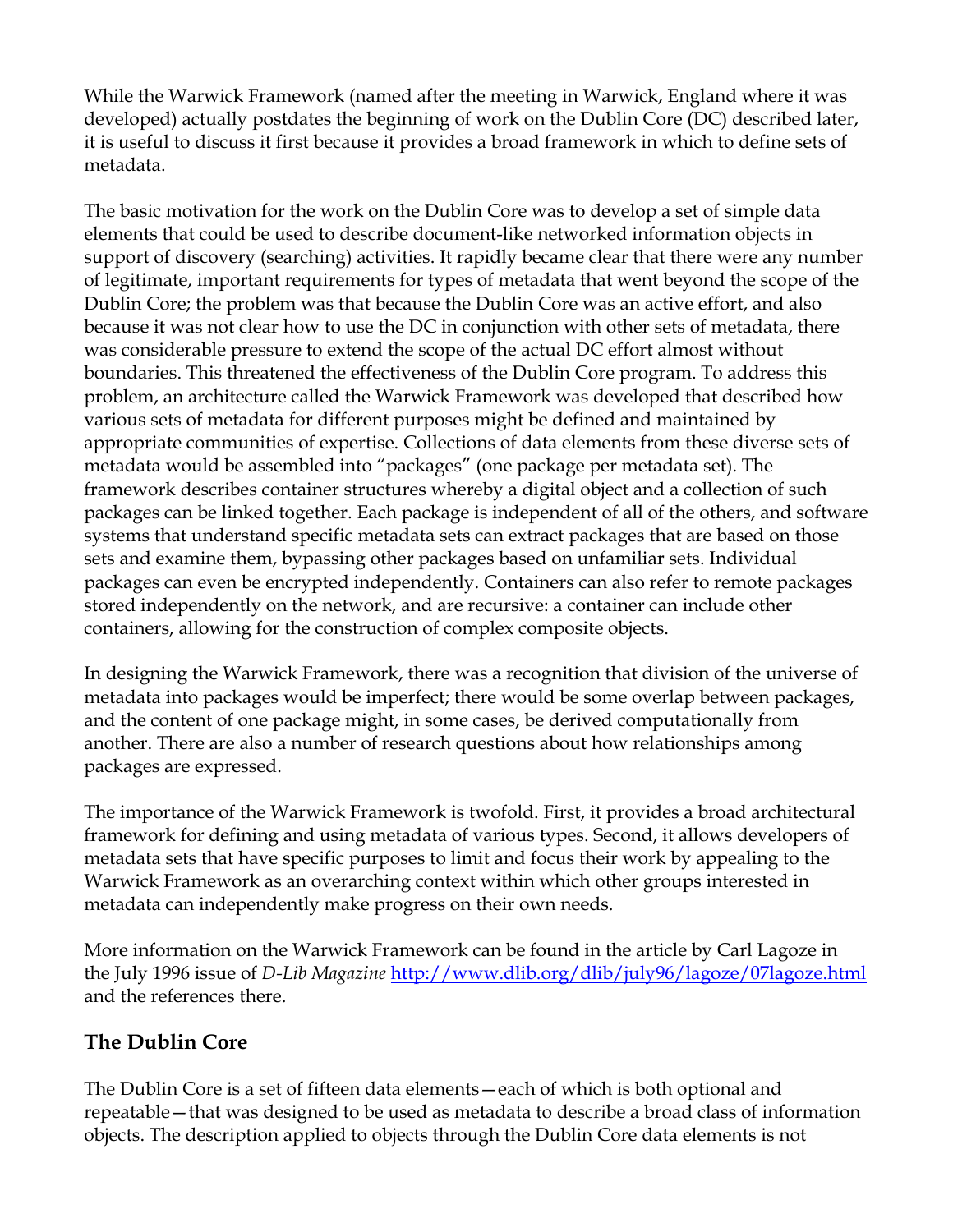intended to be comprehensive or exhaustive; it does not seek to capture everything that can be asserted about an object. In particular, the DC is designed to support discovery of information objects of interest using search tools and systems; it is not designed to provide comprehensive support for access, management, use, or assessment of networked information (though some of the metadata to support discovery is also important in these contexts). To give just one example of this distinction, the Dublin Core includes a data element for terms and conditions. This is provided primarily because some limited information on terms and conditions of use for example, that an object is not copyrighted, or that it can be used without restriction in educational settings—is actually important in finding objects of interest. There is work underway to develop very complex codings to express terms and conditions that might be used in conjunction with electronic rights management systems; this data would be essential for use and management applications, but is probably too detailed and specialized to be of much use in the discovery process, particularly given the current immature state of both standards and conceptual understanding in rights management specifications. The Dublin Core is not intended to carry this kind of very specific functional rights management terms and conditions metadata.

The DC was developed to describe what have been called, for want of a better term, *documentlike objects*. These have the characteristics of being relatively fixed, although they need not be textual (images or sound recordings are easily within scope). They may have internal substructure—for example, an object with component objects—but the main focus of the DC to date has been to describe objects as opposed to *collections* of objects. The primary concern has been to ensure that the DC is serviceable for a rather broad range of common information objects—for example, a workshop was held with the specific focus and outcome of extending and validating the DC as a means of describing a large class of visual resources—rather than drawing precise boundaries for what is out of scope.

The DC clearly *can* be usefully applied to collections or to very complex dynamic objects or information services, but it probably does not do a completely adequate job of describing such objects and services to support discovery.

The development of the DC has had a very strong theme of codifying practice rather than research: methods for satisfactorily describing these complex new classes of dynamic digital objects and network services is still, at least in my view, a research problem. Further, while there is a great deal of consistency across the class of document-like objects that were the objective of the DC, there seems to be tremendous variation in the kinds of description needed for the still evolving menagerie of new digital resources. And, at least today, there are a lot more document-like objects than anything else on the network; they are the rule rather than the exception.

#### **Data Elements**

The fifteen Dublin Core data elements are: title; creator (author); subject and keywords; description; publisher; other contributer; date; resource type; format; resource identifier; source; language; relation; coverage; and rights management.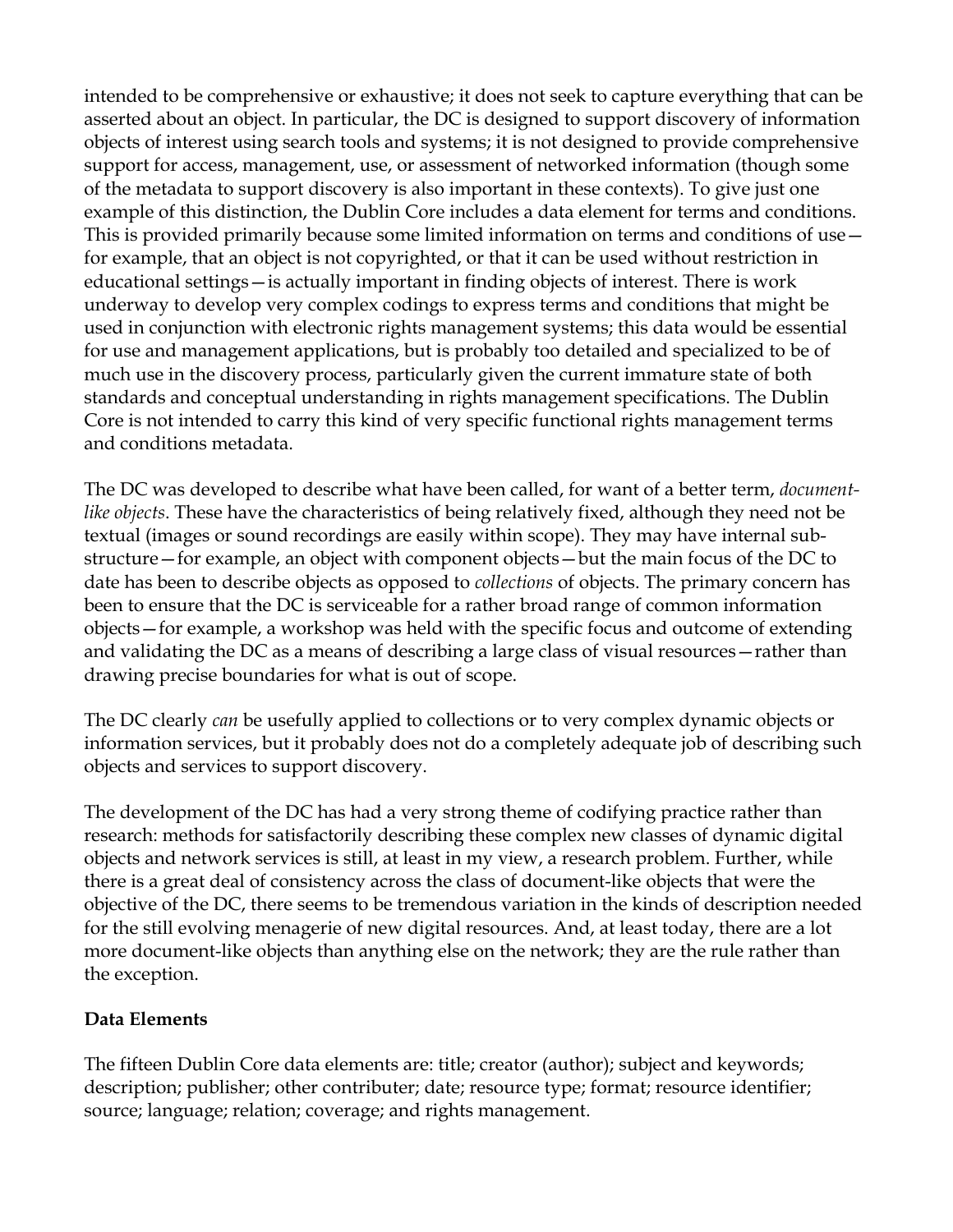It should be clear from an inspection of this list that the DC is designed to serve as a sort of lowest common denominator form of description. It does not, at least directly, accommodate discipline-specialized description; indeed, some of the data elements, such as "date" are so vague that they are of limited utility without some further scoping. The DC was designed so that data element values for an object could reasonably be defined by its author, or by a site manager, rather than by a trained specialist cataloger or indexer. DC relies very heavily on natural language, and retrieval systems for the DC will have to rely heavily on heuristics and language parsing; not only does the basic DC framework ignore specialized thesauri and subject classification, for example, but it does not even make assumptions about the format that would be used to list dates or personal names.

#### **Qualifiers**

One of the ongoing tensions and controversies in the development of the DC has been its lack of precision. The most basic version of the DC—called the *Unqualified* Dublin Core—doesn't carry any information about the format of the data element values, their source or context, or the specifics of their semantics beyond the very broad definitions of the basic data elements. To address this need various qualifiers have been proposed to serve such functions as indicating the language or syntax in which the data element values are expressed, or to constrain the semantics of the data elements (for example, indicating that a date is a date of creation, or that a creator is a corporate author, or that a topic value is taken from a specific thesaurus). Obviously, use of qualifiers will tend to reduce interoperability, because participating systems will need to understand much more than just the fifteen basic data elements in order to interpret the semantics properly. To address this problem, a basic rule has been established for all types of qualifiers: if one ignores the qualifier, the data element value must be consistent with the basic definition of the data element's semantics in the DC. Thus, qualifiers can only constrain or refine the semantics of the DC data elements; they cannot be used to alter their meanings so that they are inconsistent with the original definitions. Definition of the data elements which should under normal practice be qualified, and what the appropriate values of these qualifiers should be, is a subject of ongoing work within the DC community; in a sense, this can be viewed as a discussion about how to extend the DC beyond the original fifteen elements in practice without destabilizing the original definitions, although some qualification (for example, to indicate the language or format of the data element value rather than the meaning of the data element itself) really has a different and less semantically significant character. It remains to be seen how the use of qualifiers will evolve within the various communities of DC users.

#### **Relationship to Surrogates**

Another controversial issue in the definition of the Dublin Core has been how use of the DC elements should interact with the surrogates that are so commonplace in the digital environment. For a document that was created as a digital object, matters are simple: the DC data elements describe the document. The creator of the document is the person who authored it. But consider this common case: there is a painting hanging in a museum that was created by artist X; fifteen years ago, photographer Y took a picture of this painting; last week, curator Z digitized Y's picture of X's painting. What are the semantics of the DC metadata associated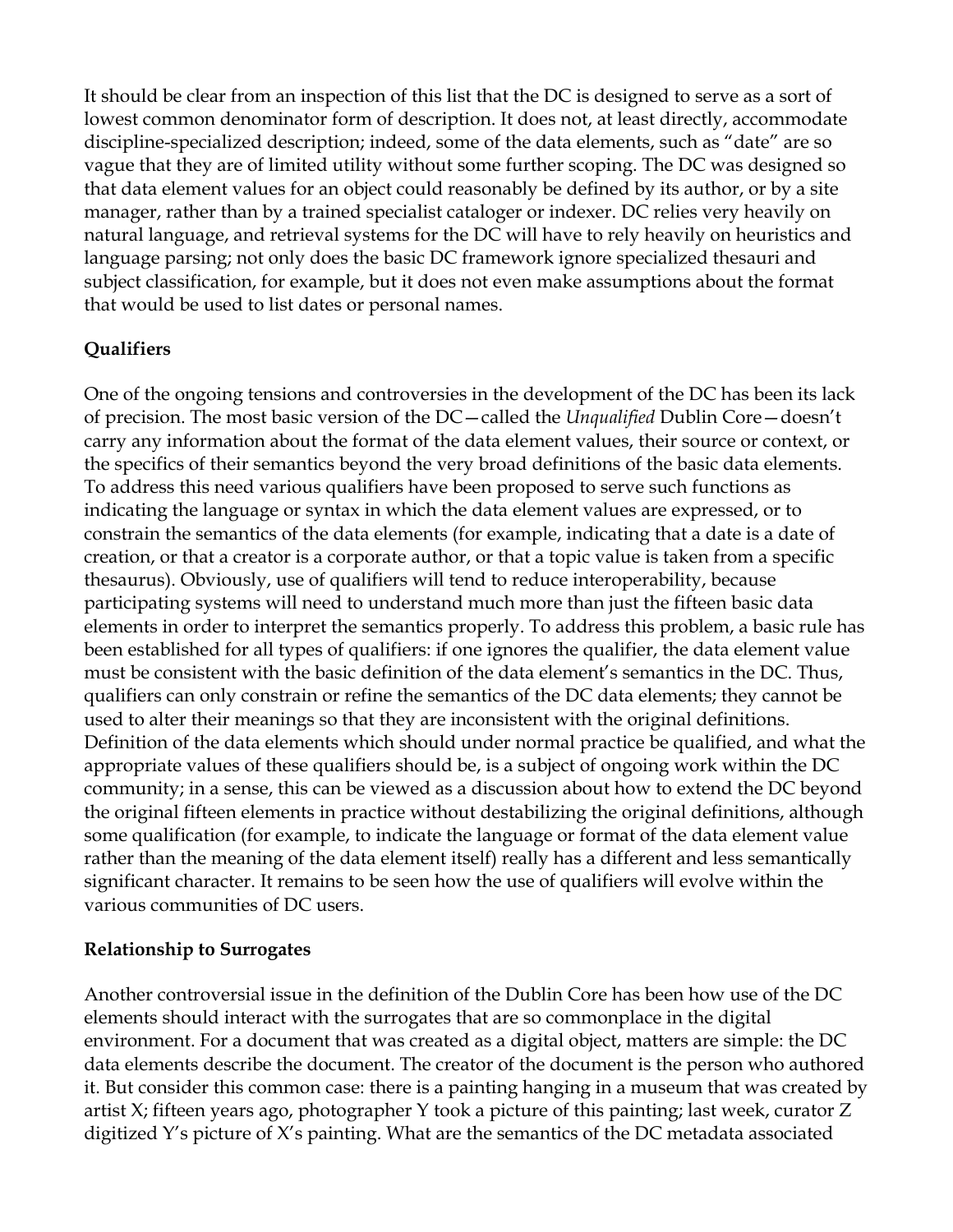with the digitized image? The answer is that there should be three groups of DC metadata: one for the painting, one for the photograph, and one for the digitized image. The first would list X as creator; the second Y, and the third Z. The three groups of DC metadata would be connected through the "relation" data element. This has the advantage of being conceptually simple, albeit a bit verbose, for those creating metadata (though this can clearly be mitigated by a well-designed data entry system for DC metadata). It also places a considerable burden on the design of retrieval systems to behave intelligently: to many users, the conceptual distinction between painting, photo, and digitized image is at best murky, and an end-user query will often ask for the painting when what the user really wants is a digitized image of the painting. Retrieval systems will need to be able to retrieve clusters of groups of DC data elements and present them to the user in a comprehensible fashion.

## **The Evolution and Documentation of the Dublin Core**

To date, the DC has been developed informally by a loose international consortium of interested parties through a series of five workshops: Dublin, Ohio (from which the core takes its name); Warwick, England; Dublin, Ohio again (a meeting focused specifically on the role of the DC in describing visual resources); Canberra, Australia; and Helsinki, Finland. The sponsors of these meetings have included OCLC, the National Center for Supercomputing Applications, the National Science Foundation and the Coalition for Networked Information in the U.S., UKOLN in the U.K., the Australian National Library, the National Library of Finland, and many others. Stuart Weibel of OCLC has been the leader of the effort since the beginning.

At the conclusion of the Helsinki meeting in late 1997, a series of working groups were chartered to continue efforts to extend and refine various aspects of the DC. It is likely that work in 1998 will proceed through a series of smaller meetings focused on specific issues, concluding with a sixth plenary meeting late in 1998.

At present, the Dublin Core is documented in a series of meeting reports and articles in *D-Lib Magazine*, and in working documents on the DC website http://purl.oclc.org/dc/; this site includes extensive information on the meetings, bibliographies, and other useful links. A series of informational (not standards-track) IETF RFCs are in preparation and should be released within the next few months. There are ongoing discussions about progressing the DC through the U.S. National Information Standards Organization as a formal standard, and also about what should be done to provide an ongoing "home" and maintenance agency for the standard if and when it is finalized.

Note should also be made of the work of the World Wide Web Consortium, which is working on a program they call the Resource Description Format (RDF). While this work is not directly driven by the DC, and in fact has some of its roots in extending earlier Consortium efforts to develop PICS (the Platform for Internet Content Selection) for rating and content filtering applications, the group working on RDF includes heavy representation from the DC community. The goals of the RDF effort include the definition of general mechanisms for attaching metadata of all kinds to web pages composed using the new Extended Markup Language (XML) defined by the Consortium, including DC metadata, the development of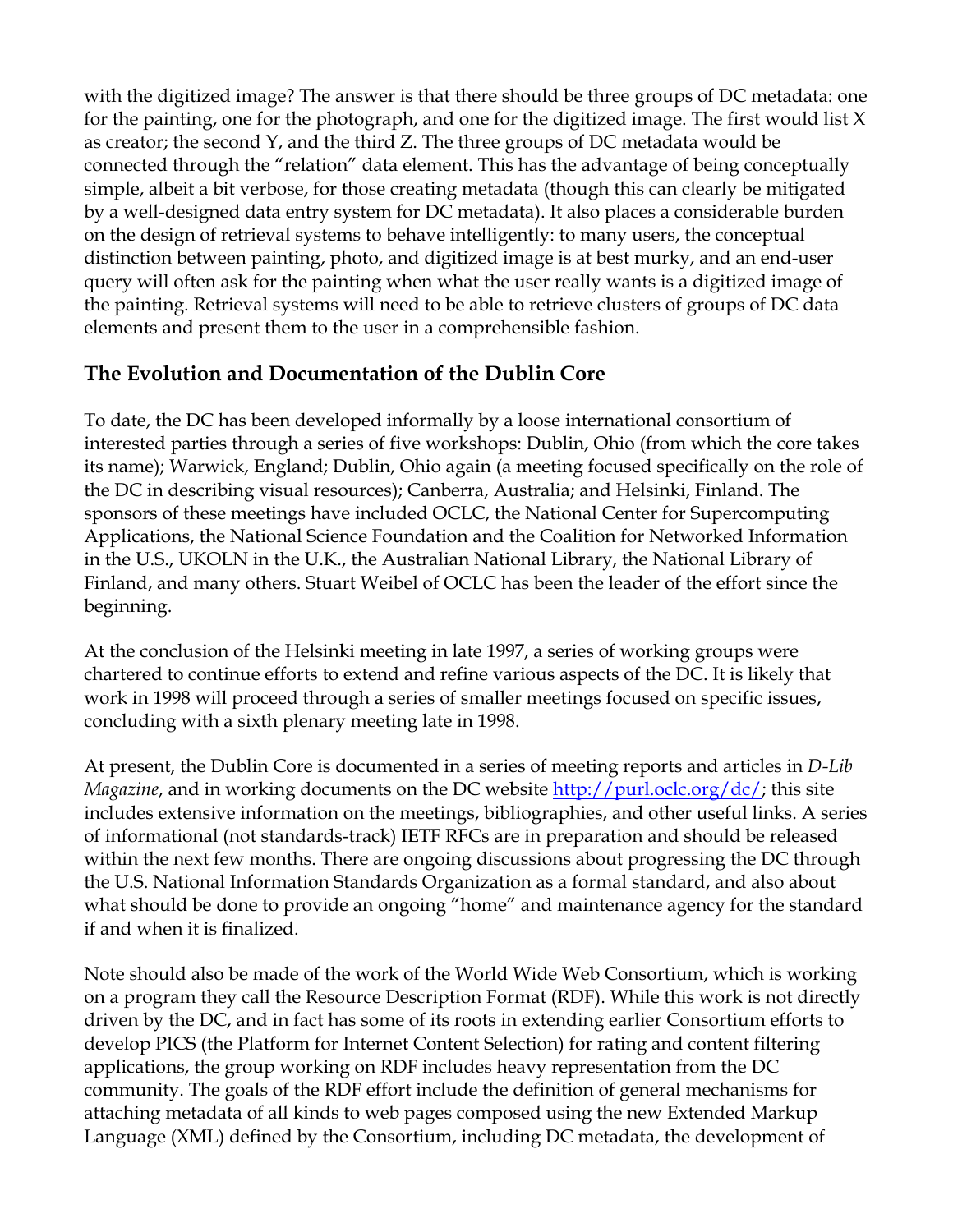schema definitions for metadata sets, and query facilities for metadata. This work will likely be central to facilitating the large scale use of DC within the Web.

More information on PICS, RDF and XML can be found at the Consortium's website http://www.w3c.org/ .

# **Machinery Needed to Support the Use of the DC**

At one level, the Dublin Core is a conceptual construct; it captures the idea that there are pieces of text that can be associated with an information object with agreed-upon semantics such as those of "creator" or "relation." In order to make this conceptual construct concrete and to apply it in the networked information environment—which is characterized by the cooperation of large numbers of autonomous machines and agencies, and the sharing of information among them—there is need for a variety of supporting machinery. This machinery is codified in supporting standards and practices. It's important to recognize that, in a sense, the Dublin Core transcends specific machinery, and that many different mechanisms can legitimately be developed within different communities of practice and implementation to meet these requirements. It is likely that over time new mechanisms will continue to develop as a result of the overall evolution of architectures and standards for the networked information environment.

The three major classes of mechanisms are: encoding and transfer syntaxes; methods of associating or attaching groups of Dublin Core data elements with the information objects that they describe; and, more generally, methods of retrieving or querying Dublin Core data associated with objects or groups of objects.

Several methods have been proposed for encoding groups of DC data elements for storage and inter-system exchange: these include the use of HTML META tags in today's HTML-based web pages; the use of XML structures as specified by the World Wide Web Consortium's Resource Description Framework (RDF) as part of future XML-based web pages; and the incorporation in SGML. Several of these proposals also address the problem of associating DC elements with objects in a very direct way: in the Web setting, they are simply incorporated as part of web pages. There is also a way of requesting DC information for an object via HTTP (thus leaving it up to the web server to maintain the linkage between DC elements and the base object internally); this mechanism can also be used to query third-party metadata servers for DC metadata.

One of the key deployment scenarios envisioned for the Dublin Core is that web pages will increasingly incorporate DC data elements as part of the pages—using either direct coding in META tags for current HTML pages or the new RDF structures for pages in the newly defined XML format—and that the familiar web indexing programs (or their successors) will be upgraded to capture this metadata and incorporate it into their web indexes, so that one could query a system like Lycos or Alta Vista for pages that have a specific creator, for example. This metadata might be created by the authors of the pages, by website managers, or by third party indexers/catalogers. Complementing this, we are likely to see third party databases of DC metadata develop which simply refer to and describe web content and other information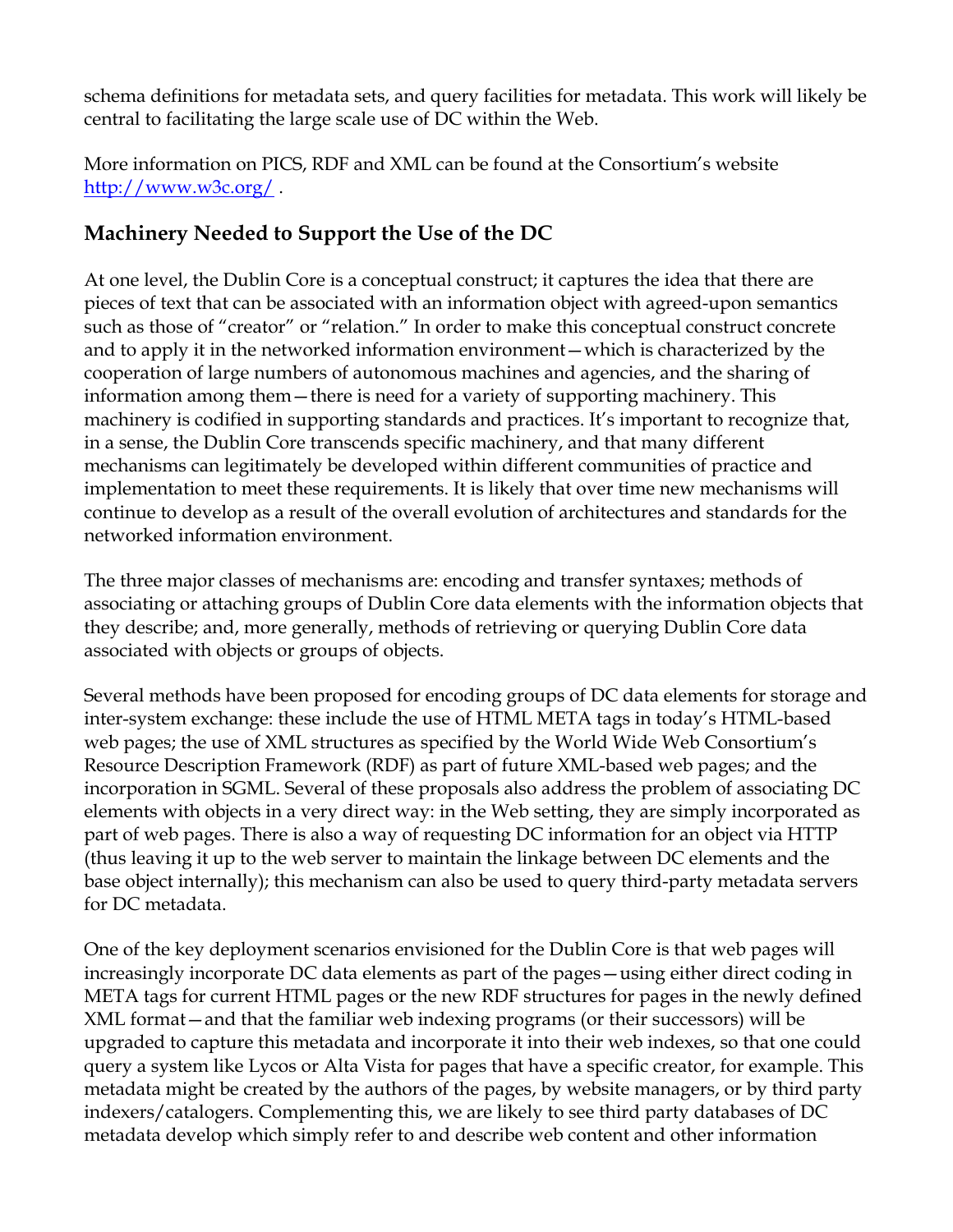objects.

It's essential to recognize that while the Web—and in particular the static, visible web of HTML pages—is a key applications environment for DC, it is not the only one. It is perfectly reasonable to think in terms of databases containing objects described by DC data elements; here the DC data elements would be encoded and linked through some local data structures. The retrieval of an object from such a database—accomplished through an interactive formsoriented query interface or an inter-system query protocol like Z39.50—might cause the retrieved object to be encoded as a well-known, common format, such as a page that included XML tags for the relevant DC elements. Similarly, one might want to associate DC elements with an entire website or database; here one would need a mechanism (perhaps akin to some of those used in the Harvest system) that could be used by network resource indexing systems that build site or database directories. (For more on these issues, see Clifford A. Lynch's "Searching the Internet," *Scientific American* 276.3 [March 1997]: pp. 52-56, available at http://www.sciam.com/0397issue/0397lynch.html.)

At present, query facilities for Dublin Core data elements are very diverse. There are a number of interactive query systems that offer DC data elements as access points to specific databases or other information collections. Several Z39.50 attribute sets—notably GILS and BIB-1—are incorporating the DC elements as access points that can be used in query construction, and, as part of the migration to the new Z39.50 attribute architecture, it is likely that a separate Z39.50 attribute set will be defined. Part of the RDF work program includes the definition of query facilities for metadata; however, work on this is only at the earliest stages.

# **Applications Scenarios for Libraries**

The Dublin Core has two different basic applications for libraries. The first is in permitting library databases to become part of broader network search services, or to allow libraries to provide their patrons with consistent views of both library and non-library databases. The second is in describing new resources that cannot be cost-effectively supported through traditional cataloging approaches.

#### **Use of DC in Federating Existing Resources**

One of the key notions in networked information discovery and retrieval is that of *federating* disparate, independently maintained databases scattered about the network. Users should be able to search such constellations of databases as if they were a single, consistent, unified information resource. In order to do that, it is necessary to provide a common semantic view of the various databases involved, even though they may have radically different access points and data structures, and may be accessed through different search protocols or other query mechanisms.

Because the Dublin Core is designed as a lowest common denominator descriptive approach, it offers a very flexible and general context to support federation. Traditional library catalogs or abstracting and indexing databases can clearly support queries constructed using Dublin Core data elements (albeit with some reduction in the precision that queries can express as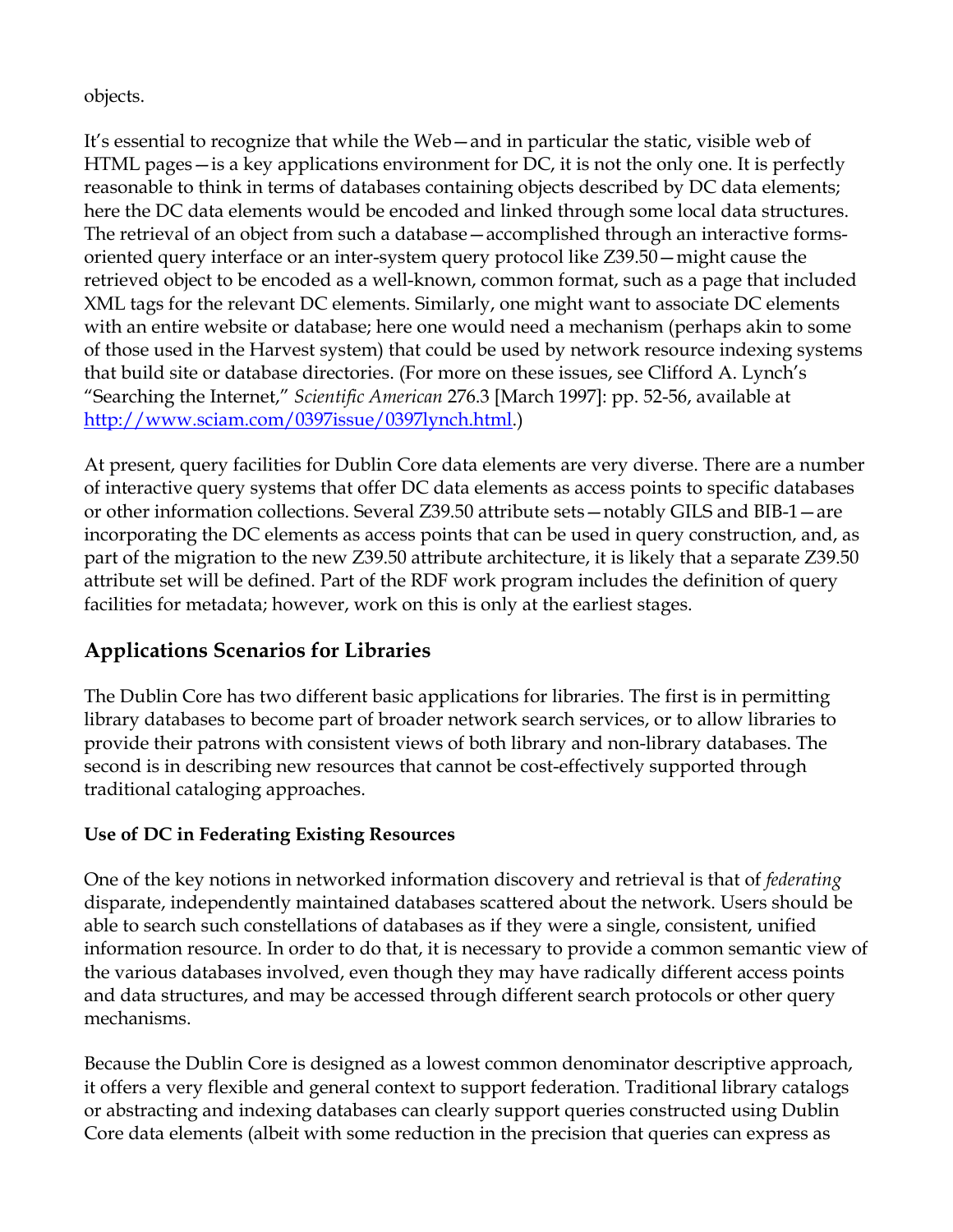compared to queries formulated using the database's native search language, unless qualifiers are used extensively); thus it is possible to build a software layer that permits such databases to participate in federations that use the Dublin Core data elements. These interfaces will use mappings or crosswalks to translate from Dublin Core data elements to the actual access points in the database. Mappings have already been developed from DC to MARC fields.

I think it is likely that libraries will use this capability to make their databases visible in database federations that operate outside of the traditional library systems and services—these databases could be searched as part of a distributed search system that also encompassed webbased resources outside of the library. To illustrate, suppose that a group of art history scholars developed a database of digitized images that were described using DC, and build a search system for that database. By making a DC-based "view" of a resource like a library catalogue or an art history abstracting and indexing database available on the Net, it would be possible to easily extend their system to also consistently search across the database and catalogue as supplemental resources. Or a system designed to search digital instructional media might be extended to also search library holdings through the same interface.

Conversely, because the Dublin Core is applicable to so many information resources, a library might develop a search interface and distributed search service that offered patrons a federated view of a very diverse set of databases, including not only traditional library databases, but also databases from other sources, such as government databases, databases produced by the next generation of web indexing services, or special purpose scholarly databases. While such a search service would not eliminate the need for much more precise and capable domain-specific and database-specific search facilities, it would be very useful to some users both in identifying databases of interest which they might then search directly for more comprehensive and precise results, or in doing very broad (not but necessarily precise or exhaustive) searches across a wide range of resources. In this connection, it is interesting to note that the Instructional Management System (IMS) being developed by Educom's National Learning Infrastructure Initiative (NLII) is using a descriptive scheme based in part on the Dublin Core for instructional media; this is a good example of a possible new resource that libraries may want to bring under the umbrella of a search system that also covers their catalogue and abstracting and indexing databases. (For more details on the NLII and its IMS project, see http://www.imsproject.org.)

#### **Use of the Dublin Core in Describing New Content**

The Dublin Core—perhaps supplemented by additional metadata packages defined within the Warwick Framework—will be used to describe content where traditional cataloging approaches are too costly, or where there is a need to create metadata for content that is not well served by current cataloging practices. The NLII IMS is a good example: many of the key things that users need to know in searching for instructional media can only be captured by traditional cataloging in unstructured textual notes. The IMS supplements the DC elements with an additional descriptive package designed specifically for instructional media. For digitized images or other materials, whether created directly in digital form or digitized from other media (e.g., special collections), full bibliographic cataloging is particularly expensive because most of these items are unique, and libraries cannot use the system of shared copy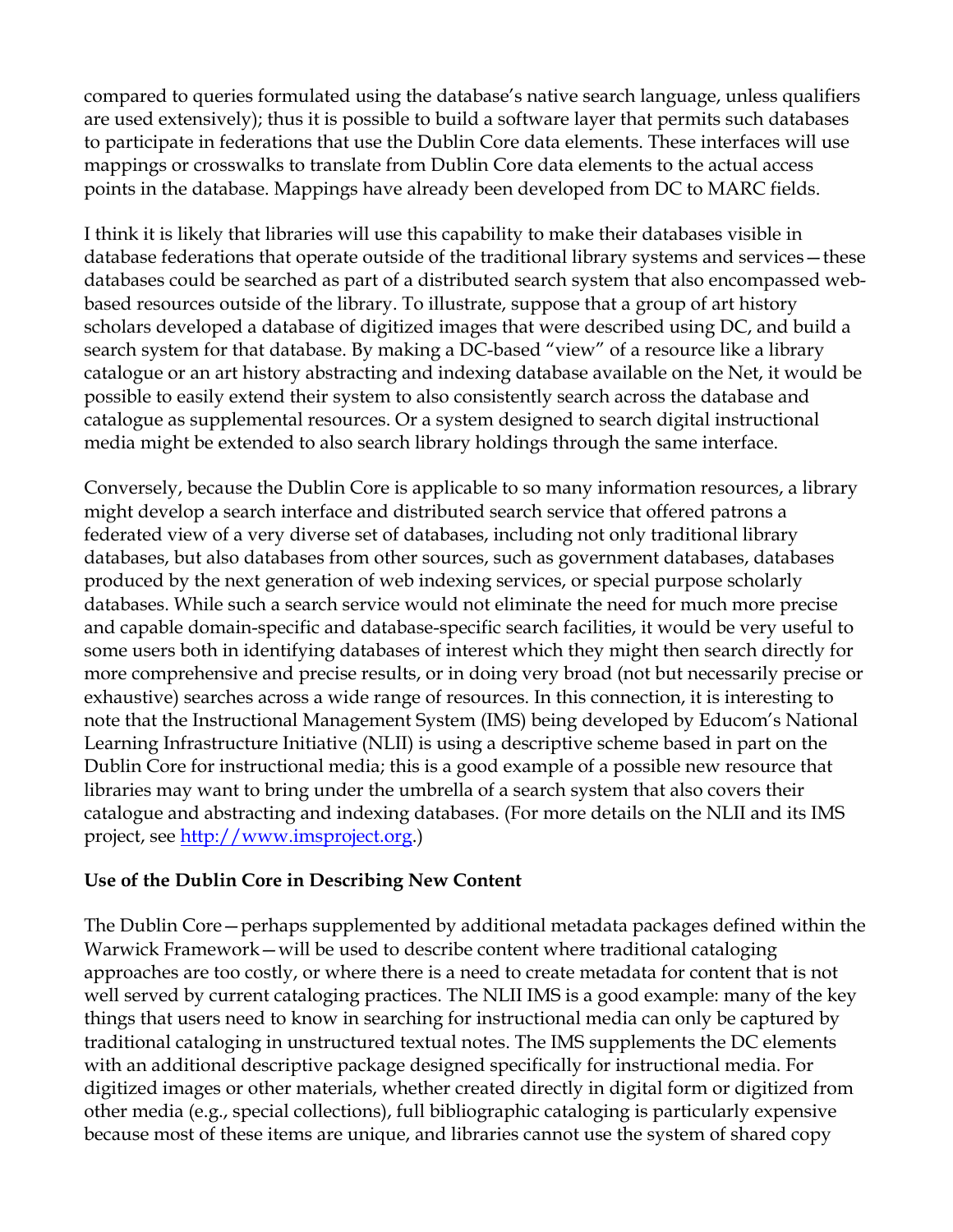cataloging to control and distribute costs. It's important to note that, while the Dublin Core was designed to be simple and thus much less expensive to apply than traditional AACR-2 based original cataloging, there is relatively little experience with it, particularly when the DC is supplemented with additional metadata packages. One effort that needs to take place over the next few years as part of the experience in using Dublin Core is some measurement of the cost savings over traditional cataloging for various types of material. We also will need to understand how retrieval quality varies with the different descriptive approaches.

The use of the DC and the Warwick Framework gives libraries the ability to design supplementary metadata sets —descriptive and otherwise—to characterize materials that either require more depth or precision of description than the Dublin Core alone can offer, or need not only descriptive but also other types of metadata associated with them in order to support processes that go beyond discovery (e.g., management, use and reuse, or rights clearance). Instructional media objects are a good example of such a category of materials; statistical datasets are another. Museums will likely make substantial use of the DC plus additional metadata packages. To a great extent, I suspect that library use of the DC for description will be determined by the policy choices that libraries make about their role in creating descriptions for materials that have not historically been part of the mainstream of library collections, as opposed to simply making use of descriptions for these materials created by other (non-library) organizations.

## **Conclusions**

The Dublin Core is clearly, in my view, going to be important for libraries both as an engineering tool for federating library and non-library databases, and also as a lower-cost alternative for describing materials. The creation of Dublin Core descriptions is going to be of particular interest for libraries expanding their collections with large amounts of digital content: images, sound recordings, video recordings, and new genres of networked information. In the longer run, I think it will also be important for libraries to track the work on the implementation of the Warwick Framework and to monitor the definition of additional metadata sets within that framework, which will be needed to address issues such as provenance, integrity, and management of digital content.

*Copyright © by Clifford Lynch. The author grants blanket permission to reprint this article for educational use as long as the author and source are acknowledged. For commercial use, a reprint request should be sent to the author clifford@cni.org.*

Editor's Note: NINCH, the National Initiative for a Networked Cultural Heritage, is the U.S. distributor of a 1997 U.K. report *Discovering Online Resources Across the Humanities: A Practical Implementation of the Dublin Core.* Contact ARL Publications for order information pubs@arl.org.